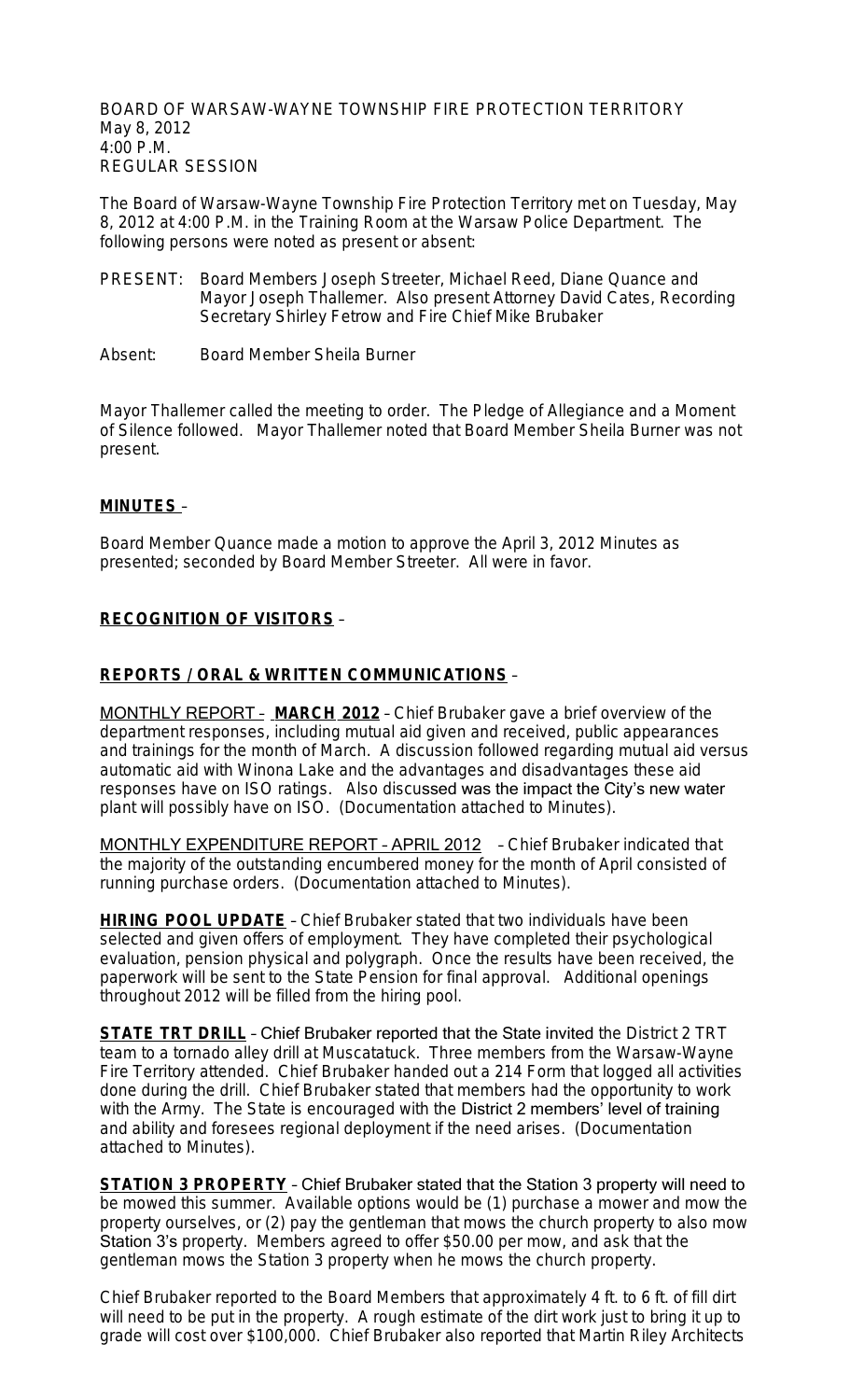previously indicated there will be a significant cost after site prep and drainage issues. Mayor Thallemer suggested that Chief Brubaker contact the City's Engineer to look at the property. Chief Brubaker will provide further documentation at June's meeting.

**RADIO SYSTEM UPDATE** – Chief Brubaker stated that the department did receive an FCC license to repeat county fire frequency. The repeater system has been ordered from J & K Communications and will be installed at Station #1.

**STATION #1 IMPROVEMENTS** – Chief Brubaker is in the early stages of making improvements and upgrades at Station #1.

**FIRE INSTRUCTOR 1 CLASS** – Chief Brubaker indicated that Battalion Chief Barker, Battalion Chief Bolinger and Volunteer Captain Meloy will teach a Fire Instructor 1 class. The class will run from May through the first week of June, and is open to area fire departments.

### **NEW BUSINESS** –

SHADE KEENEY – STATUS CHANGE – Shade Keeney's one-year probation is up May 29<sup>th</sup>. Chief Brubaker asked for approval for status change and pay increase. Mayor Thallemer entertained a motion to approve the promotion. Board Member Quance made a motion to approve; seconded by Board Member Reed. All members were in favor. (Documentation attached to Minutes).

**FIREHOUSE SOFTWARE AGREEMENT** – Chief Brubaker presented a proposal for a contract with ACS Government Systems. ACS provides the Firehouse software used in reporting and tracking department functions and responses. Information compiled is reported to the State on a monthly basis. Currently the information is stored on a server located at Station #2. The current system has no mobile capabilities. This contract provides the web-based version allowing access from any workstation or tablet device with Internet access, and provides two off-site servers (Texas and Pennsylvania). The Government uses part of the server base ensuring high security.

Attorney Cates has reviewed the Agreement with recommended changes. Attorney Cates indicated that the contract as proposed is based on New York law. ACS has agreed to modify the Agreement to read Kosciusko County, Indiana. One concern noted by Attorney Cates is in reference to confidentiality. The Fire Territory's confidentiality responsibilities are governed by State law, and if ACS is willing to base the Agreement on Indiana State Law, he is comfortable with the change. Attorney Cates also indicated that ACS did not change every recommendation suggested, but more changes were made than expected. He indicated that most software agreements, especially when dealing with big companies like Xerox, do not give staff members the authority to make any changes whatsoever.

The ACS Sales Representative recommended to Chief Brubaker that prior to ACS making the agreed upon changes, the Fire Territory Board and Board of Works accepts the Agreement as written with the understanding that once the changes are made by ACS and returned, the contract would be signed. Chief Brubaker recommended to the Board Members that the Agreement covers a 5-year period due to the cost savings of contracting for one year vs. five years. A motion was made by Board Member Quance to approve the Agreement; seconded by Board Member Streeter. All members were in favor. (Documentation attached to Minutes.)

### **TRAVEL REQUESTS** –

**ANIMAL RESCUE FOR THE SWIFTWATER/FLOOD RESCUE PROFESSIONAL** –Chief Brubaker submitted a travel request for Derek Shilling and Dave Vercauteren to attend this training. The intent of the class is to obtain the proper techniques to humanely rescue animals as well as for the safety of the emergency responder. A motion was made by Board Member Quance to approve the training request; seconded by Board Member Streeter. All members were in favor. (Documentation attached to Minutes).